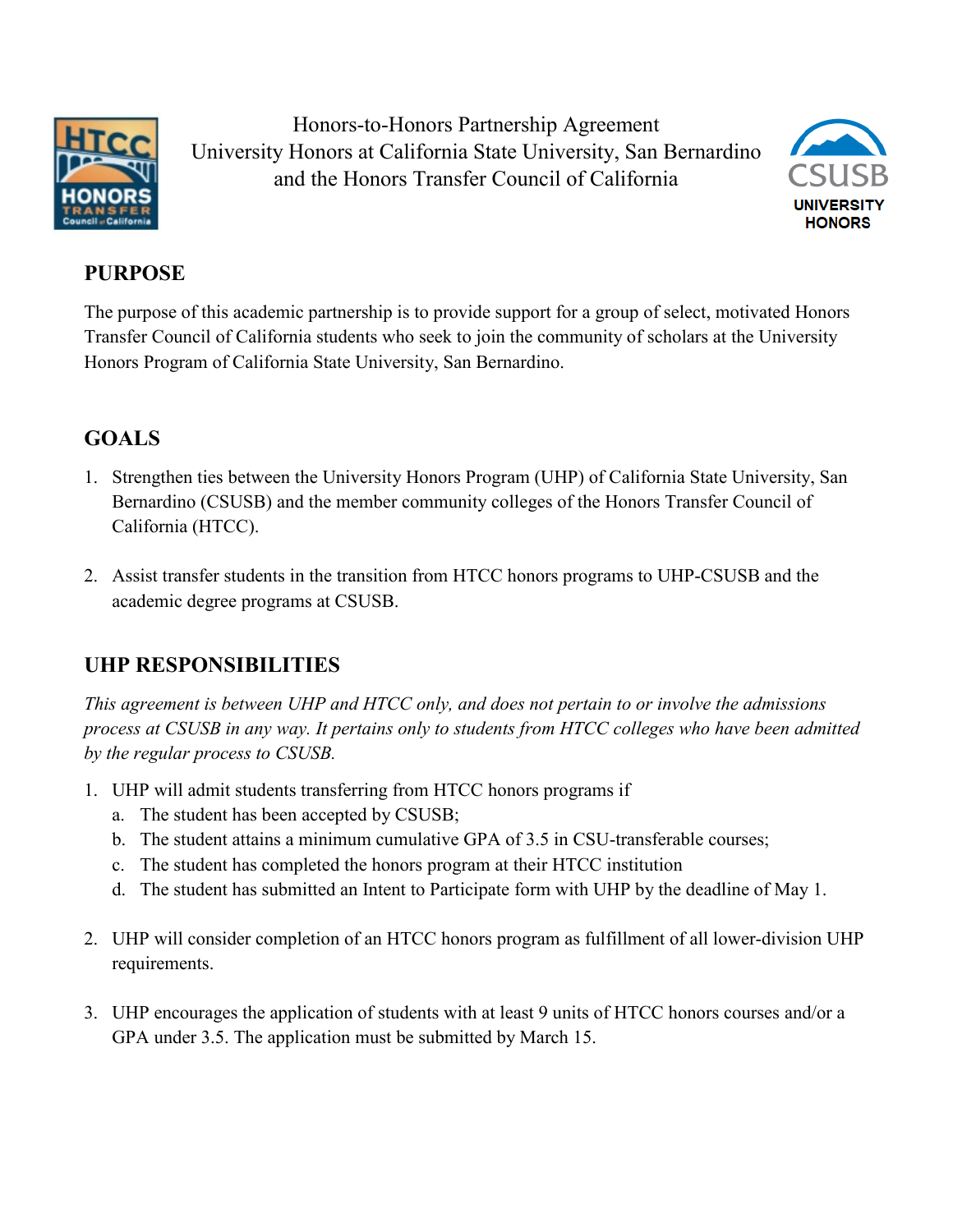- 4. For students admitted under (3) above, UHP will consider completion of units attained with a grade of B+ or better toward its lower-division requirements.
- 5. Provide pre-transfer honors advising to eligible honors students seeking admission to UHP.
- 6. Participate in information meetings at HTCC colleges when feasible.
- 7. Disseminate information and application instructions concerning scholarships for which transferring honors students may be eligible.
- 8. Facilitate contact, when feasible, between HTCC and UHP students.
- 9. Keep the HTCC Chair of Transfer Relations apprised of changes in contact information and any programmatic changes that may affect this agreement.
- 10. Provide information about the HTCC partnership and the aforementioned forms on an appropriate UHP webpage. Include, if university policies permit, a link to [https://www.honorstransfercouncil.org](https://www.honorstransfercouncil.org/) or the landing page created for CSUSB-UHP on that website.

### **HTCC MEMBER COLLEGE RESPONSIBILITIES**

- 1. Identify and communicate with eligible students at their community colleges and encourage them to apply to UHP at CSUSB.
- 2. Offer high-quality general education honors courses that seek to develop and nurture students in an intellectually-stimulating environment.
- 3. Assure that the class size of the honors courses they offer allows students' growth and development.
- 4. Offer timely and frequent advising to honors students and oversee their progress towards transfer.
- 5. Distribute relevant and updated information to students in regard to UHP's admission requirements and provide assistance to students for application to UHP.

### **HTCC RESPONSIBILITIES**

1. Require the chair of the Transfer Relations to facilitate communication and interaction among UHP, the HTCC, and the HTCC member colleges on a continuous basis.